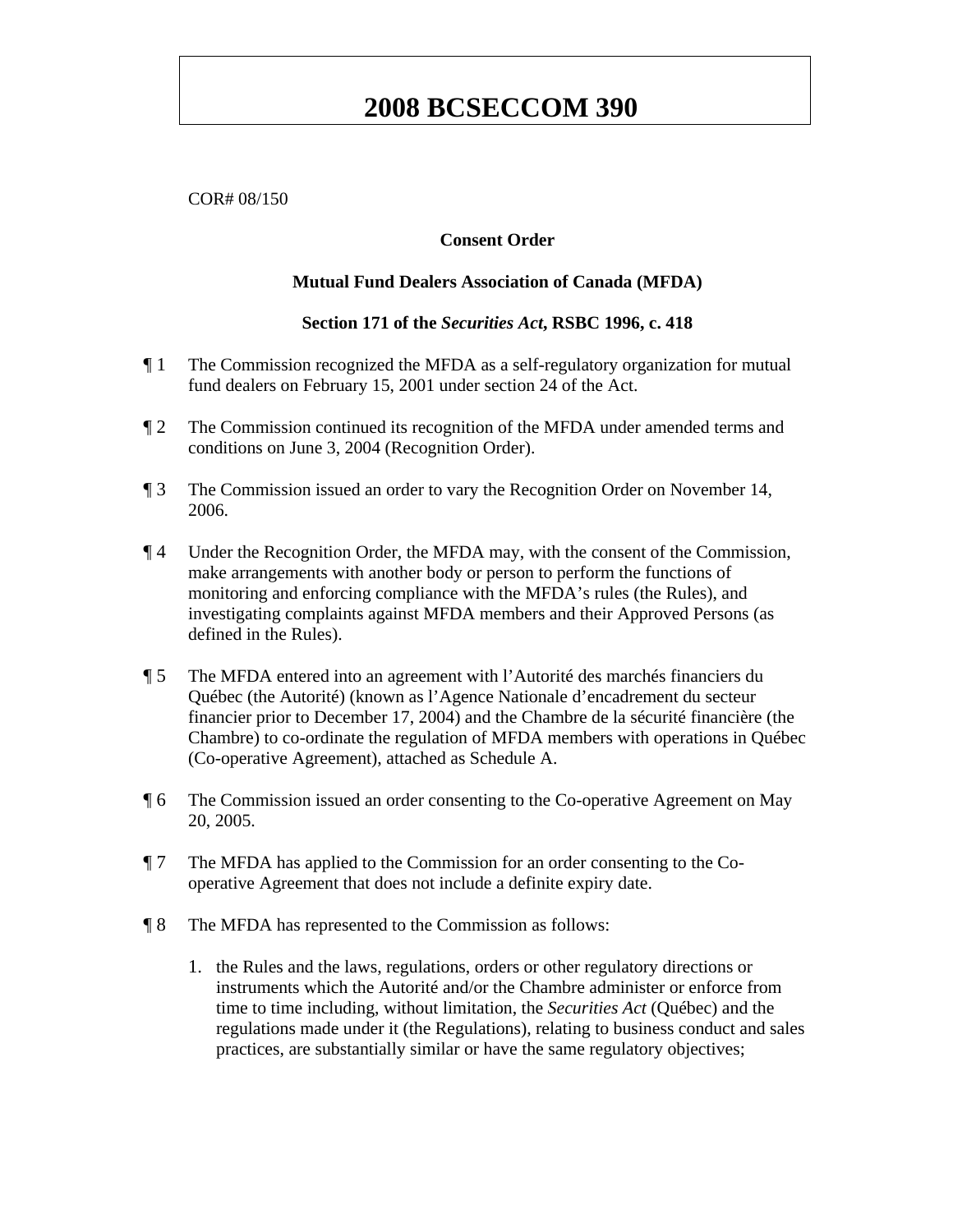- 2. MFDA members will, by complying with the Regulations relating to business conduct and sales practices in Québec, be considered by the MFDA to comply with its Rules relating to the same subject matter;
- 3. the MFDA, the Autorité and the Chambre have similar public interest mandates;
- 4. the MFDA and the Autorité together with the Chambre are performing similar regulatory activities;
- 5. the MFDA has sufficient access to its members' books, records and operations to be able to conduct prudential compliance reviews of its members operating in Québec;
- 6. the MFDA and the Autorité have struck a coordination committee to develop similar approaches to conducting inspections, a similar inspection program and schedule of inspections to ensure substantially consistent monitoring and enforcement of requirements;
- 7. the MFDA is of the opinion that members in Québec will be subject to a similar or equivalent regulatory regime;
- 8. the MFDA is not recognized as a self-regulatory organization in the Province of Quebec and assessments for MFDA Investor Protection Corporation (MFDA IPC) funding are not made in respect of assets under administration of members in Quebec. Accordingly, customers with accounts in Quebec at MFDA members, and whose assets held by MFDA members in Quebec are not subject to such assessment (Quebec Customers), are not entitled to protection by the MFDA IPC except as the Board of Directors of the MFDA IPC shall otherwise in its discretion determine;
- 9. the MFDA will provide prior notification to the Commission if it becomes aware that the MFDA IPC intends to provide coverage to Quebec Customers.
- ¶ 9 Considering it is not prejudicial to the public interest, the Commission orders under section 171 of the Act that the Recognition Order is varied to provide the Commission's consent to the Co-operative Agreement, subject to the terms and conditions attached as Schedule B.
- ¶ 10 July 8, 2008

Douglas M. Hyndman Chair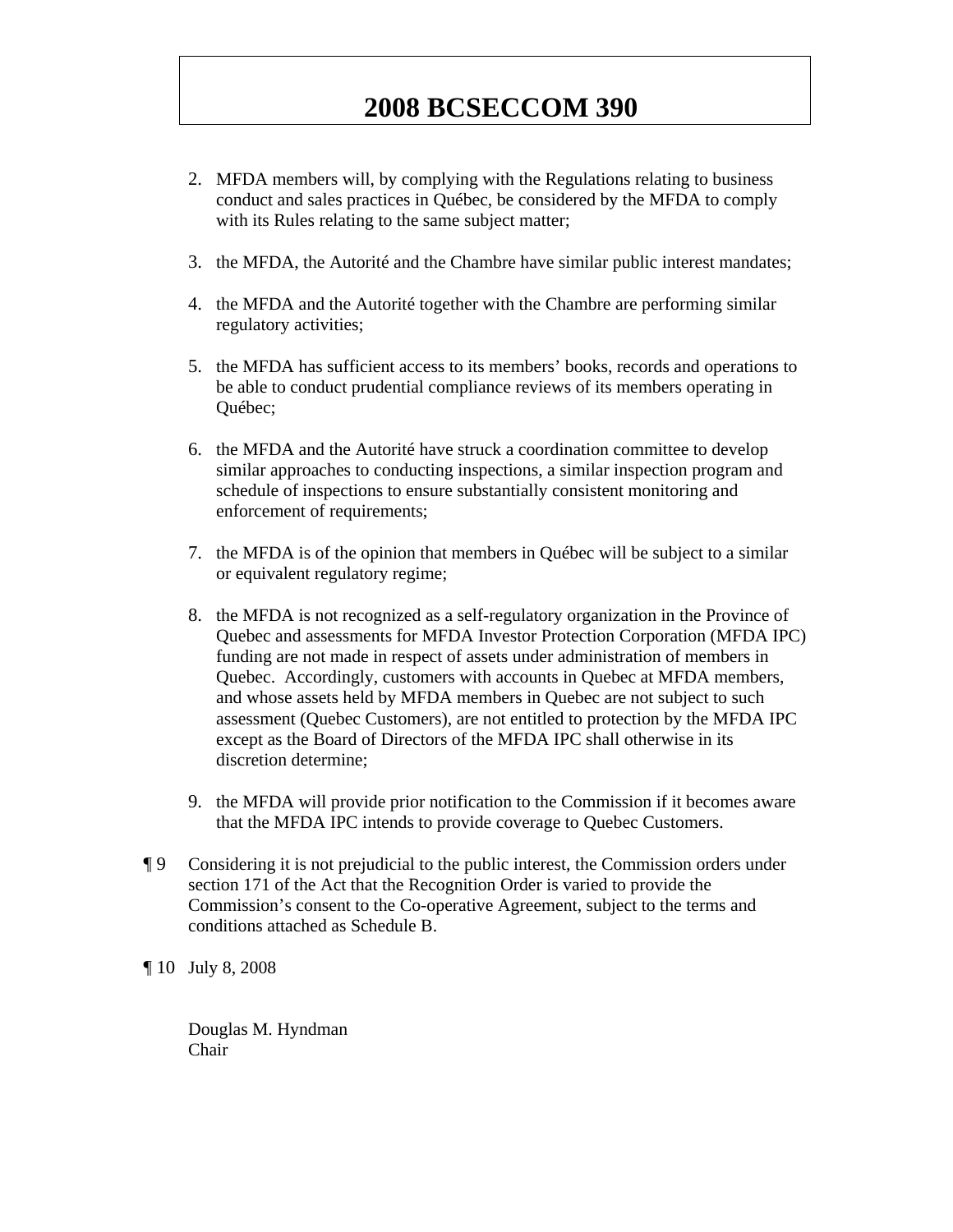### **Schedule A**

### **CO-OPERATIVE AGREEMENT**

made as of December 15, 2004

BETWEEN:

# **L'AGENCE NATIONALE D'ENCADREMENT DU SECTEUR FINANCIER**

**(a) ("Autorité")** 

### **CHAMBRE DE LA SÉCURITÉ FINANCIÈRE**

**(b) ("Chambre")** 

and

# **ASSOCIATION CANADIENNE DES COURTIERS DE FONDS MUTUELS**

**(c) ("ACCFM")** 

#### **INTRODUCTION:**

- 1. The Autorité is a regulatory organization in respect of mutual fund brokerage firms and their representatives pursuant to *An Act respecting the distribution of financial products and services* (R.S.Q., c. D-9.2) (the "Act"), and its Regulations and carries out other activities in respect thereof pursuant to that Act and other applicable legislation including, without limitation, the *Securities Act* of Quebec (R.S.Q., c. V-1.1) (the "QSA").
- 2. Pursuant to the Act, the Chambre is a self-regulatory organization responsible for protecting the public in maintaining discipline and ethics among its members who carry on activities in the sectors of insurance of persons, group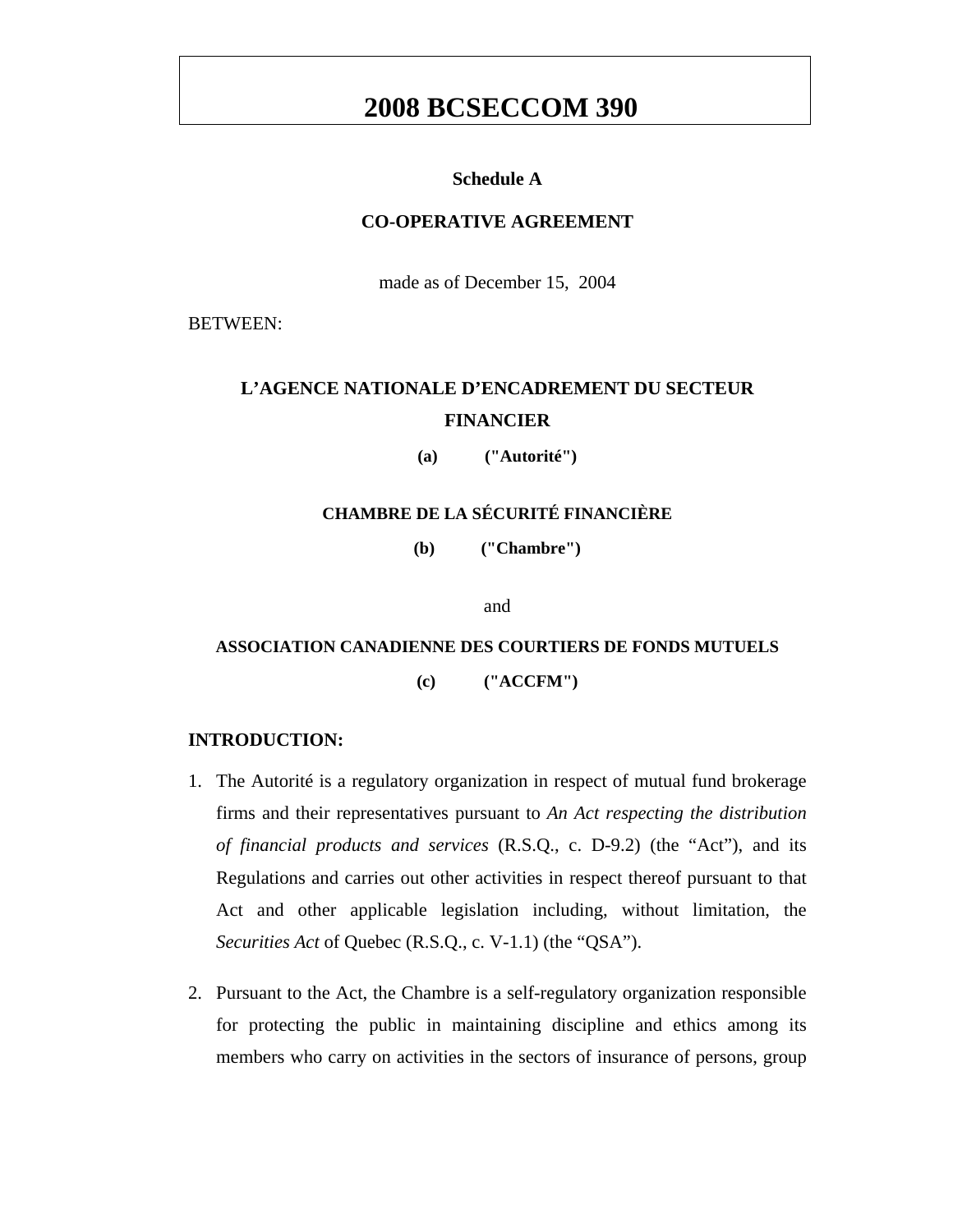insurance of persons, financial planning, group savings plan brokerage, investment contracts brokerage and scholarship plan brokerage, all through a syndic and a discipline committee. It regulates the compulsory continuing education, supervises its application and professional development of representatives within its jurisdiction.

- 3. The ACCFM is a self-regulatory organization which is recognized as such in certain provincial jurisdictions other than Quebec in respect of mutual fund dealers and their approved persons, and which is empowered under the legislation of such jurisdictions to supervise or regulate matters similar to those within the jurisdiction of the Autorité or the Chambre as contemplated by section 189 of the Act.
- 4. The Fonds d'indemnisation des services financiers provides compensation to victims of fraud, fraudulent tactics or embezzlement that takes place within the context of the distribution of financial products and services covered by the Act in Quebec by, among others, mutual fund brokerage firms and their representatives including Members of the ACCFM and their representatives.
- 5. The Corporation de protection des investisseurs de l'ACCFM has been established to provide protection to eligible clients.
- 6. In order to protect the public, avoid regulatory inefficiencies and preserve and enhance the respective separate mandates of the Autorité, Chambre and ACCFM, the parties wish to enter into this co-operative agreement in accordance with section 189 of the Act relating to the specific subjects set out below.
- 7. These recitals are an integral part of this Agreement.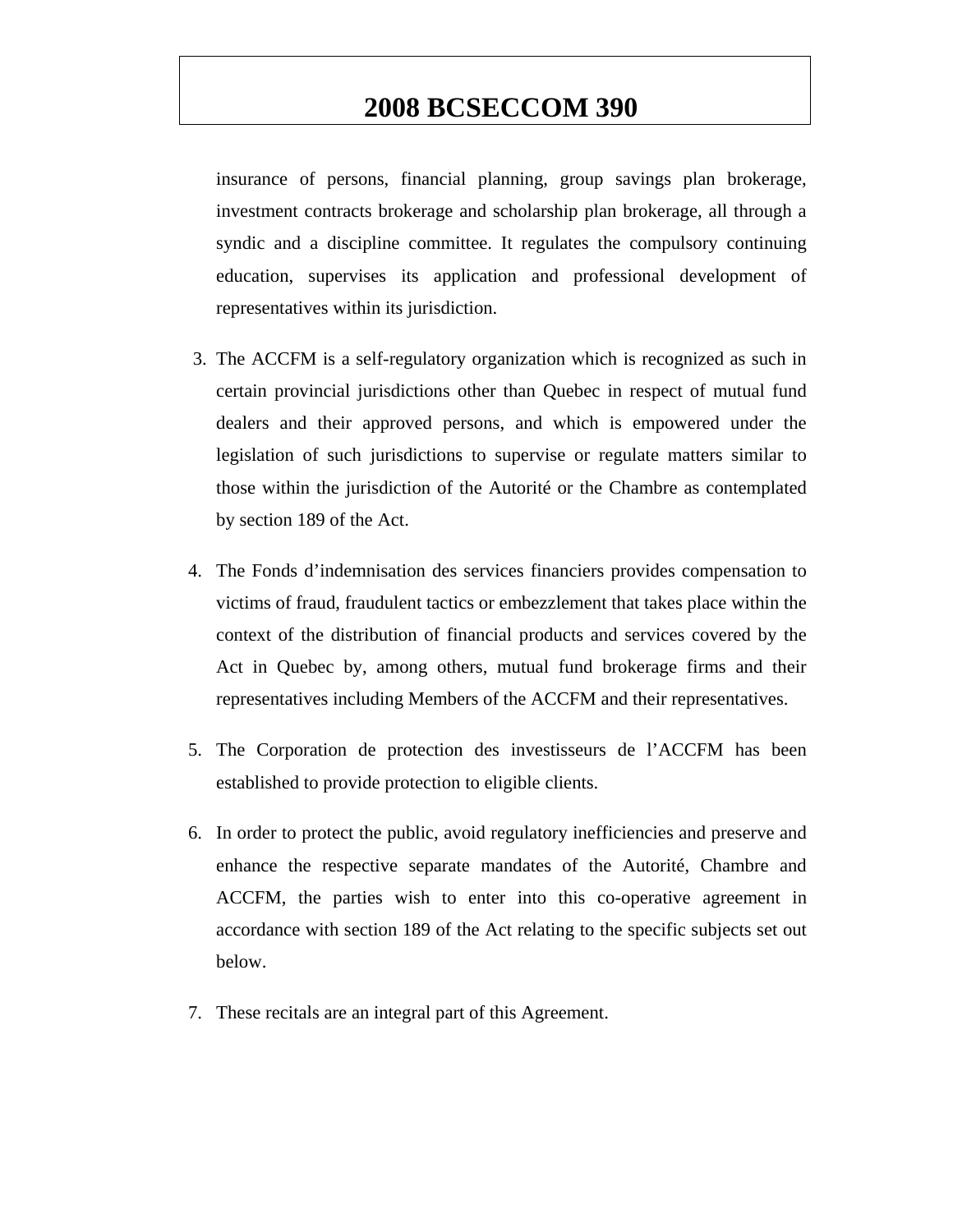### **1. INTERPRETATION**

#### **1.1 GENERAL PRINCIPLES**

This Agreement is intended to set out the general principles on which the parties will co-operate with respect to the regulation of Member Firms of the ACCFM with operations and activities as mutual fund firms in Quebec and elsewhere. It is acknowledged that many aspects of the implementation of this Agreement will be by practices and protocols between the parties as experience develops, and this Agreement, and policy and administrative matters under it, may be the subject of amendments or supplementary protocols and understandings. In all respects, this Agreement is to be implemented in a manner that preserves the respective jurisdiction of the parties (as set out in Section 1.3).

#### **1.2 DEFINITIONS**

The following terms as used in this Agreement or any document of the parties contemplated hereby shall have the meanings indicated, except as defined otherwise or the context requires:

"ACCFM IPC" means the Corporation de protection des investisseurs de l'ACCFM, a corporation created under Part II of the *Canada Corporations Act* by ACCFM;

"Approved Person" means an individual who is an Approved Person of a Member of the ACCFM under the Rules;

"Firm" means a legal person registered with the Autorité to pursue mutual fund brokerage activities in Quebec;

"FISF" means the Fonds d'indemnisation des services financiers established pursuant to the Act;

"Head Office" means: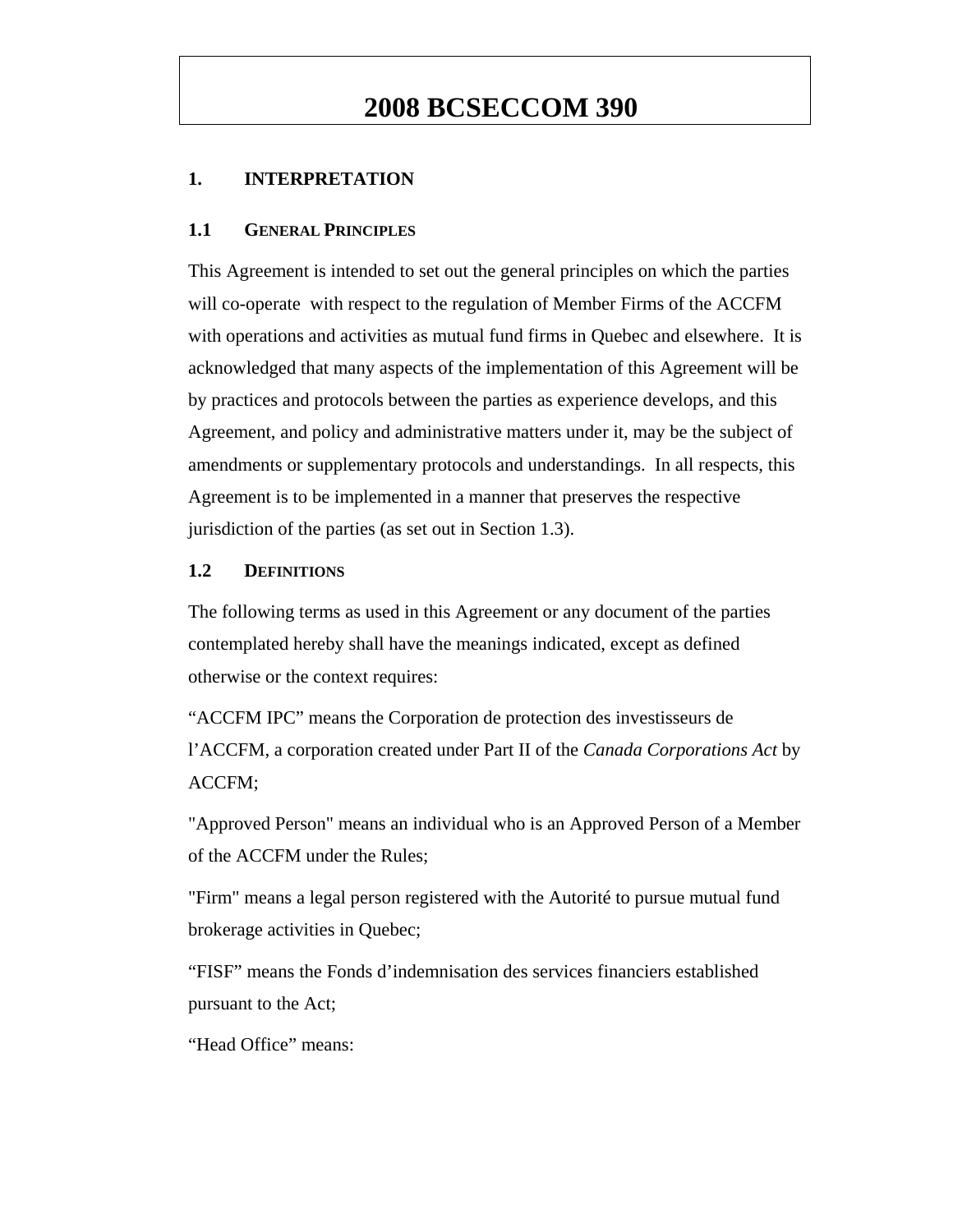- (i) the principal or registered office of the Member Firm according to the legislation under which the Member Firm is incorporated; and
- (ii) any office listed in Appendix A as may be amended from time to time by the Coordination Committee referred to in Section 3.5.

"Information" means all information, including personal information, recorded in writing on any storage medium whatsoever, in particular of the kinds referred to in Sections 2.1 and 2.2;

"Inspection" means, if carried out by the Autorité, an inspection in the sense of the Act or *An Act respecting the Agence nationale d'encadrement du secteur financier*  (the "Agency Act"), and if carried out by the ACCFM, means an examination or investigation in the sense of the Rules;

"Investigation" done by the Autorité or the Chambre means an investigation within the meaning of the Agency Act;

"Members" means mutual fund dealers which are Members of the ACCFM but, for greater certainty, shall not include individuals or representatives who are Approved Persons;

"Member Firm" means a Firm which is a Member;

"Prudential Matters" means in respect of a Member those aspects of its structure and operations that affect its financial integrity including, without limitation,

> (i) capital, margin, segregation, filing, reporting and audit matters which are the subject of ACCFM Rule 3;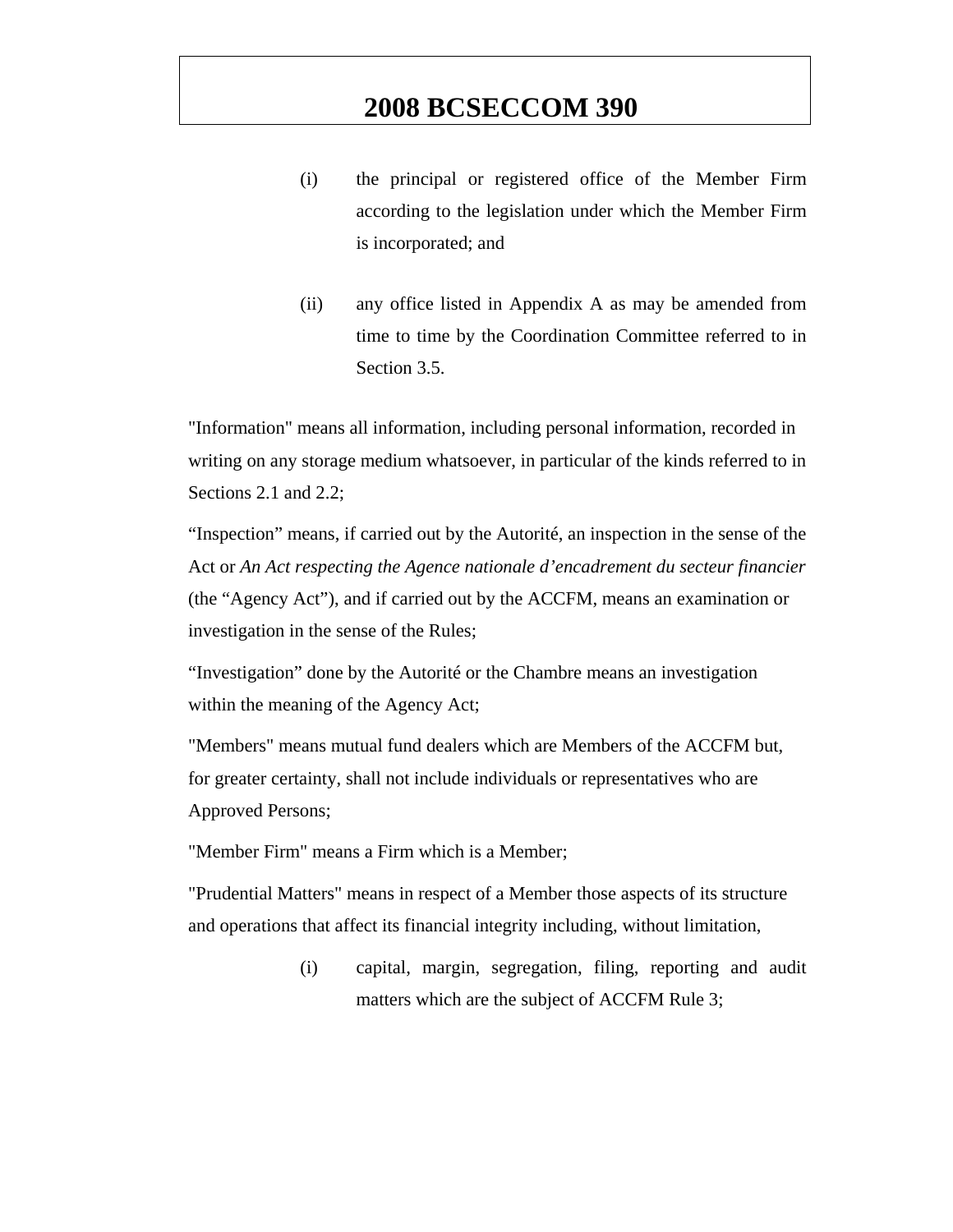- (ii) insurance requirements which are the subject of ACCFM Rule 4;
- (iii) systems and operations matters including internal controls and procedures and trading processing which are the subject of ACCFM Policy 4; and
- (iv) systems and procedures relating to compliance and supervision requirements of Members with respect to operations outside Quebec;

"Regulations" means in respect of either the Autorité or the Chambre, the laws, regulations, orders or other regulatory directions or instruments which they (or either of them) administer or enforce from time to time including, without limitation, the Act, the QSA, the Agency Act and the Regulations made thereunder.

"Representatives" means individuals authorized pursuant to the Act to carry on mutual-related fund activities in Quebec;

"Rules" means the By-laws, Rules, Policies, Forms, orders, or other regulatory directions or instruments which the ACCFM administers or enforces from time to time.

#### **1.3 JURISDICTION**

#### **1.3.1 Autorité and Chambre.**

The authority, capacity and jurisdiction of both the Autorité and Chambre are subject to the provisions of the Act, the QSA and other legislation and principles of law applicable in Quebec and the rights and obligations of each of the Autorité and Chambre pursuant to this Agreement are subject to such legislation and laws.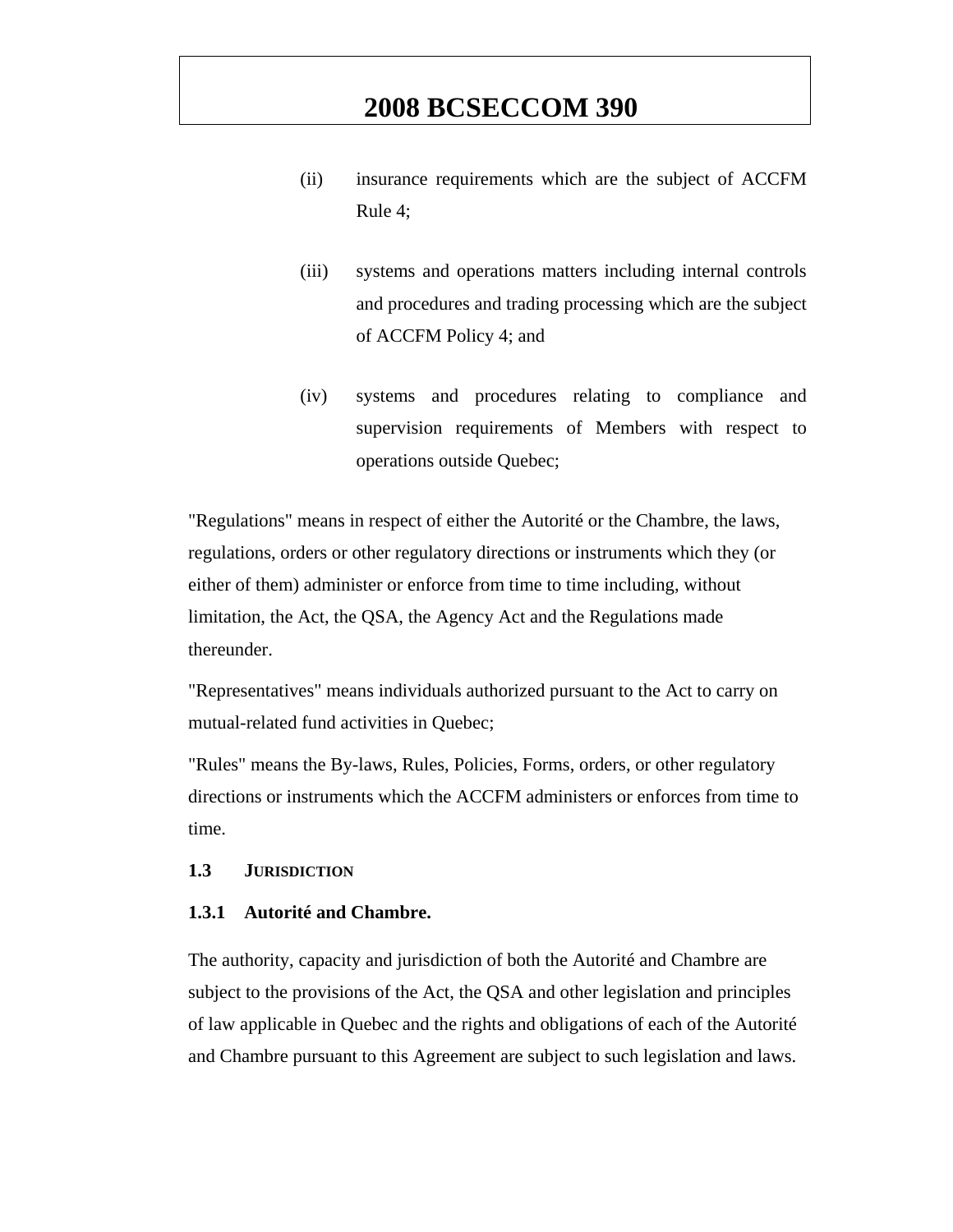### **1.3.2 ACCFM**

ACCFM is a self-regulatory organization, recognized as such in certain provincial jurisdictions other than Quebec, to which its Members belong and submit to selfregulation, subject to the laws in the applicable provinces of Canada.

### **1.3.3 Agreement**

This Agreement is entered into pursuant to Section 189 of the Act and the entering into of this Agreement shall not constitute the recognition of the ACCFM as a self-regulatory organization in Quebec.

### **1.4 PREMISE**

It is a premise of this Agreement that:

- (a) the Rules of the ACCFM and Regulations of the Autorité and Chambre relating to business conduct and sales practices of Members and their Approved Persons are substantially similar and/or have the same regulatory objectives. Thus, Member Firms will, by complying with the Regulations of the Autorité relating to business conduct and sales practices in Quebec, comply with ACCFM Rules relating to the same subject matter;
- (b) Prudential Matters of Member Firms related to Head Offices located in Quebec affect clients of Member Firms and the public both inside and outside Quebec;
- (c) the Autorité, Chambre and the ACCFM have similar public interest mandates;
- (d) the Autorité, Chambre and the ACCFM are performing similar regulatory activities; and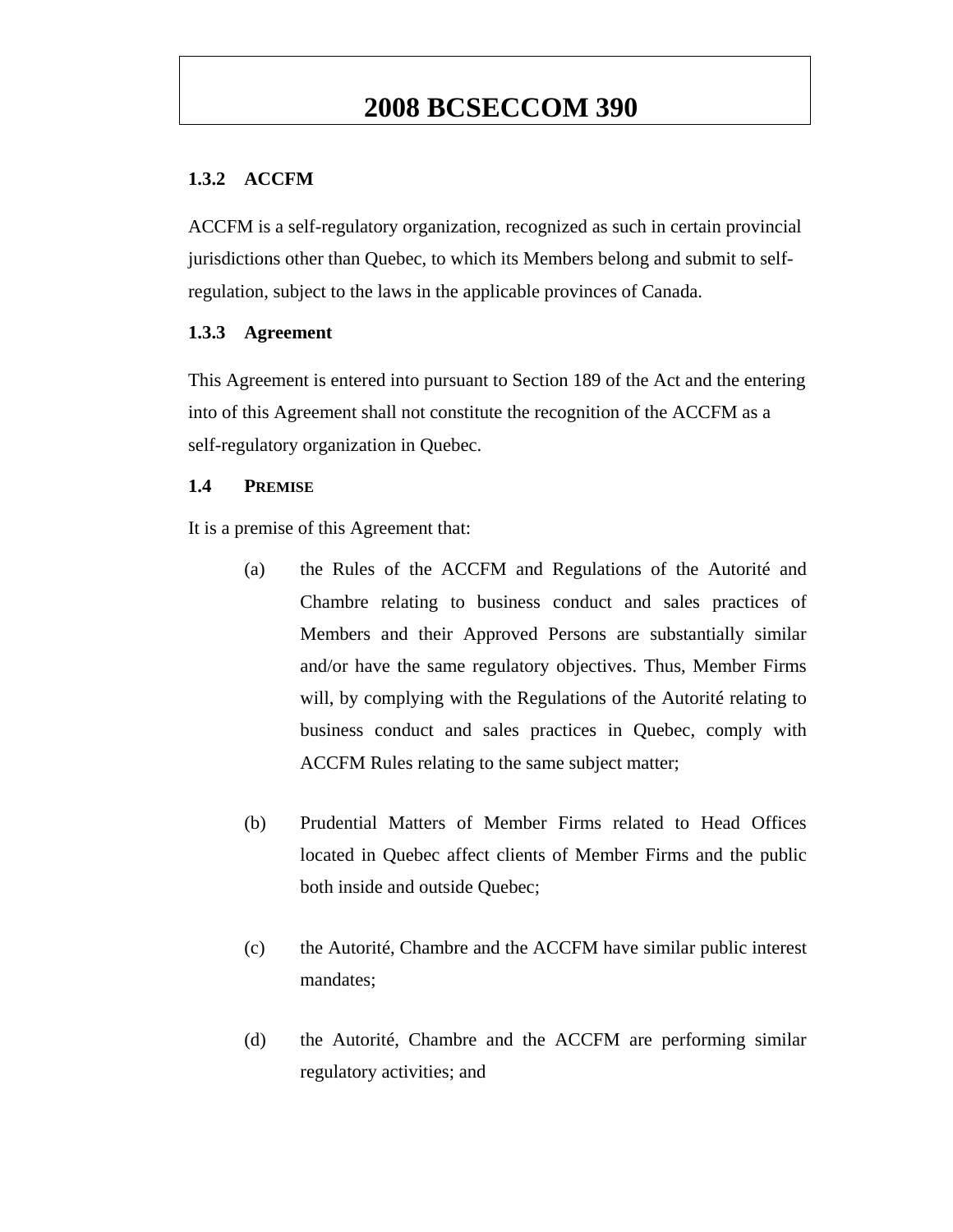(e) it is in the respective interests of the parties to this Agreement and the public interest including Quebec clients of Member Firms that (i) the protection to clients and (ii) the administration of insolvent Member Firms be co-ordinated by separate agreement between the Autorité, the ACCFM, the ACCFM IPC and FISF as may be relevant, such agreement to be settled prior to the date the ACCFM IPC commences offering coverage.

Given the foregoing, the ACCFM considers that its mandate with respect to its Member Firms and Approved Persons registered under the Act can be satisfied by the performance of the Autorité and Chambre of their existing mandates under the Act and in accordance with the provisions of this Agreement.

#### **1.5 LAWS OF QUEBEC**

This Agreement is to be construed and governed by the laws of Quebec.

### **1.6 FRENCH TEXT**

An English translation of this Agreement has been prepared for the convenience of the parties. In case of any divergence between the English translation and the French text of this Agreement, the French text shall prevail.

### **2. INFORMATION SHARING**

#### **2.1 SHARING**

Each of the Autorité, Chambre and ACCFM receives and maintains Information pertaining to the business, operations and activities of Firms and Members, as the case may be, and their representatives, Approved Persons and employees, as the case may be. Subject to the restrictions set out in this Agreement including, without limitation, the provisions of Sections 2.3 and 2.4, the Autorité, Chambre and ACCFM shall make available to each other Information on the basis provided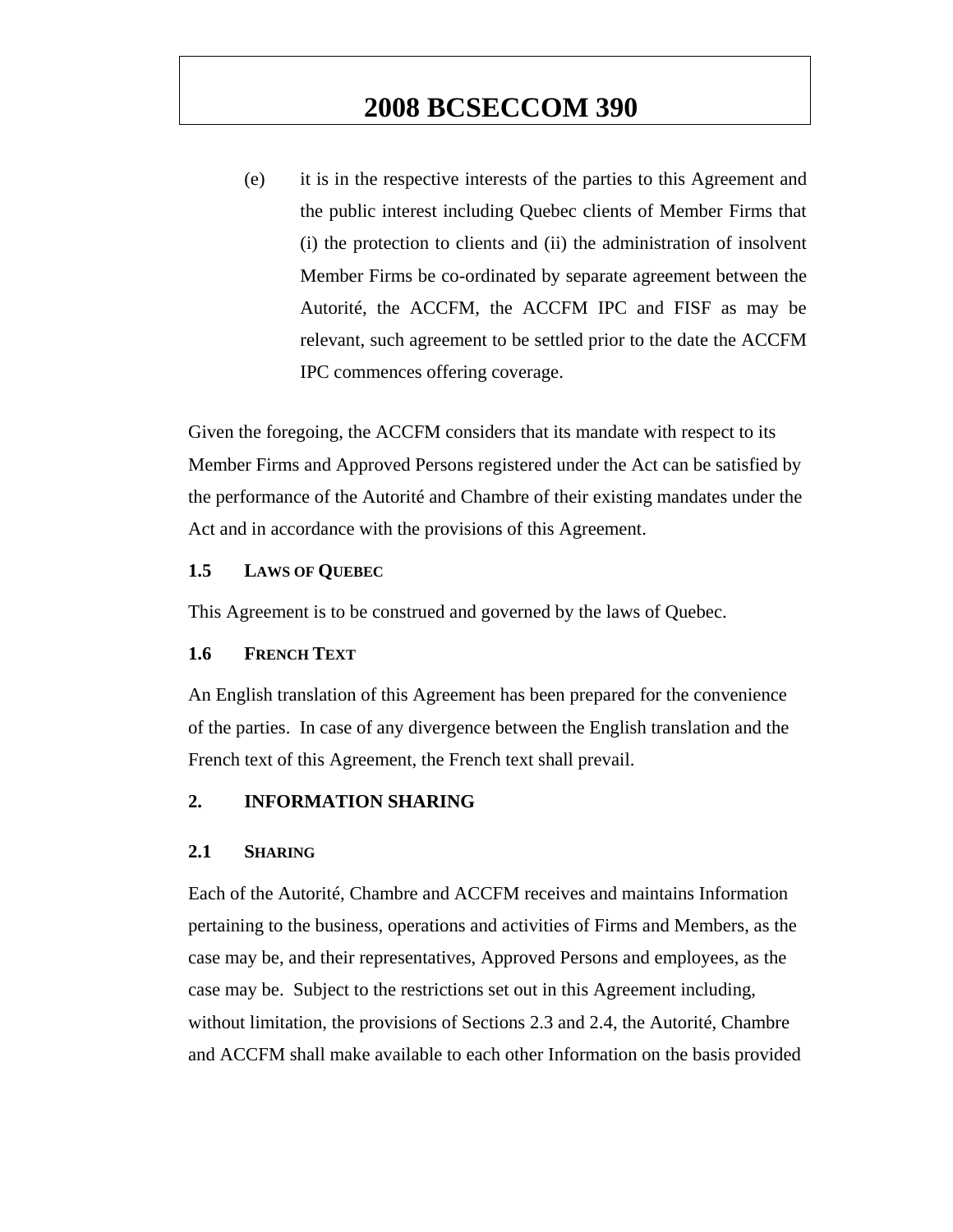herein. A party may make such Information available to another party (a) on request by such party, (b) voluntarily without request or (c) pursuant to protocols or understandings developed and approved by the parties to be followed as a matter of course. Any Information so provided shall be in a format as agreed by the parties and may be specific as to any Member Firm, all Member Firms or class of Member Firms and as to any subject matter or activity relating to a Member Firm, all Member Firms or class of Member Firms. It is expected that each party shall bear its own expenses in connection with the provision of Information hereunder, except that in any case where the costs of providing Information would be unfairly high or excessive the parties may agree to an appropriate basis of sharing such costs and, if such agreement is not reached, there shall be no obligation to provide Information under this Section 2.1.

### **2.2 COMPLAINTS**

The Autorité or the Chambre, as the case may be, will advise the ACCFM on a periodic basis of the status or conclusion of any complaint described in Section 5.1.1. The ACCFM will advise the Autorité or the Chambre, as the case may be, on a periodic basis of the status or conclusion of any complaint described in Section 5.1.2.

#### **2.3 USE AND CONFIDENTIALITY**

All Information provided to a party hereunder shall be used solely in respect of the regulatory and enforcement activities of such party and shall be kept confidential and not disclosed to any other person except as (a) consented to by the party providing the Information, (b) to the extent the Information is in the public domain, or (c) specifically authorized by applicable law or a court or competent regulatory authority.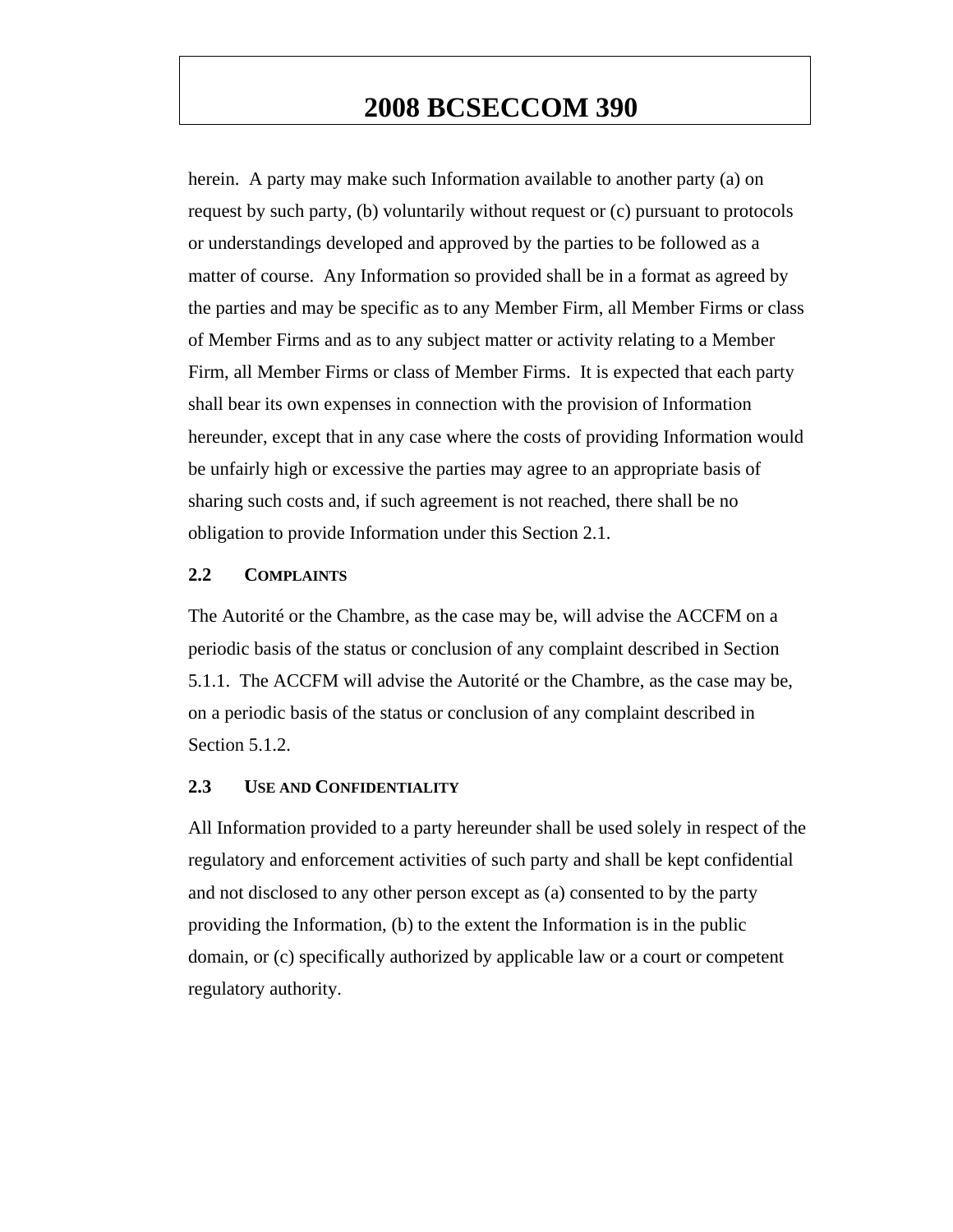#### **2.4 PRIVACY LEGISLATION**

The obligations of the parties to provide Information hereunder are subject to the restrictions of any privacy or similar legislation including, without limitation, *An Act respecting access to documents held by public bodies and the protection of personal information*, (R.S.Q., c.A-2.1.) and the Agency Act where applicable. The parties shall endeavour to administer their affairs and to the extent authorized make and enforce Regulations and Rules which permit the provision of Information hereunder including satisfying the requirement for the consent by Member Firms of the release and use of Information pursuant to this Agreement.

#### **2.5 NOTICE OF AGREEMENT**

It is acknowledged that the parties intend to give notice to Member Firms, representatives, governments and other regulators and to the public of the fact that this Agreement has been entered into, and the parties shall co-operate in settling the terms and format of such notices.

#### **3. INSPECTIONS**

#### **3.1 PRUDENTIAL MATTERS INSPECTIONS IN HEAD OFFICE**

The Autorité, as lead jurisdiction, shall conduct Inspections in Quebec concerning the Prudential Matters of all Member Firms having Head Offices in Quebec. The ACCFM may cooperate with the Autorité in conducting such Inspections pursuant to the provisions of Section 3.5. For the purpose of permitting ACCFM to cooperate with the Inspections contemplated herein and ensuring that any Information relating thereto can be used by the Autorité, the Autorité shall recognize or designate representatives of ACCFM as inspectors of the Autorité. The ACCFM, as lead jurisdiction, shall conduct Inspections of all Member Firms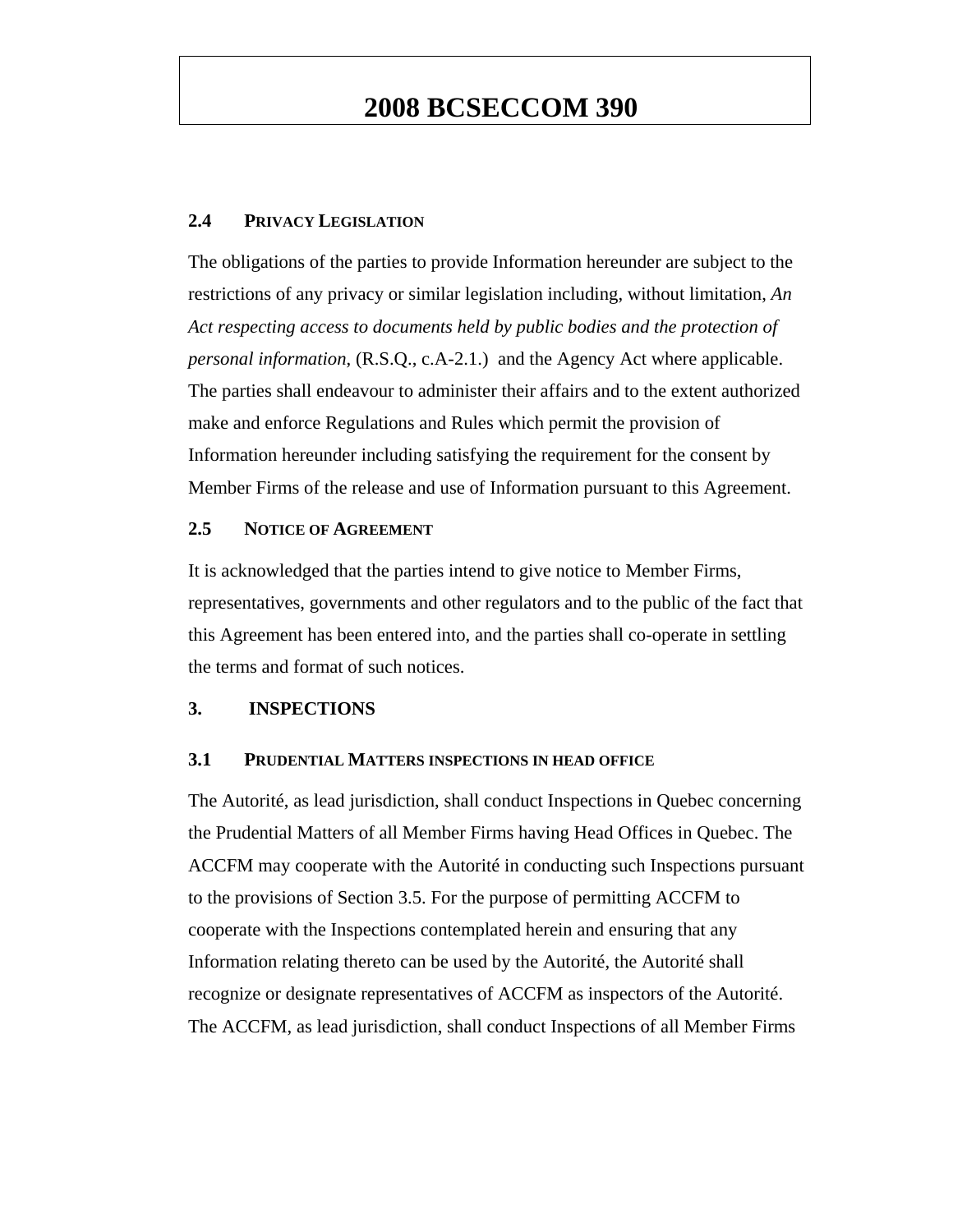having Head Offices outside Quebec. The Autorité may cooperate with the ACCFM in conducting such Inspections pursuant to the provisions of Section 3.5.

### **3.2 BUSINESS CONDUCT AND SALES PRACTICES COMPLIANCE**

Subject to the provisions of Section 3.3, ACCFM acknowledges that it will not conduct Inspections in Quebec relating to the business conduct and sales practices compliance by its Member Firms and their representatives and their operations in Quebec and as they affect clients in Quebec and the Quebec public. In this regard ACCFM understands that the Autorité will conduct such Inspections and that the Chambre will act in a consulting role in audits of the quality and compliance of professional practices, in accordance with the Regulations.

#### **3.3 SPECIAL CIRCUMSTANCES**

**3.3.1** In this Section, "Special Circumstances" means:

- a) for the ACCFM and the Autorité, in respect of Prudential Matters, an apparent financial problem that can cause insolvency of a Member Firm;
- b) for the ACCFM, in respect of business conduct and sales practices compliance, a situation that occurred outside Quebec that may demonstrate an apparent major compliance failure in respect of such practices;
- c) for the Autorité, in respect of business conduct and sales practices compliance, a situation that occurred in Quebec that may demonstrate an apparent major compliance failure in respect of such practices.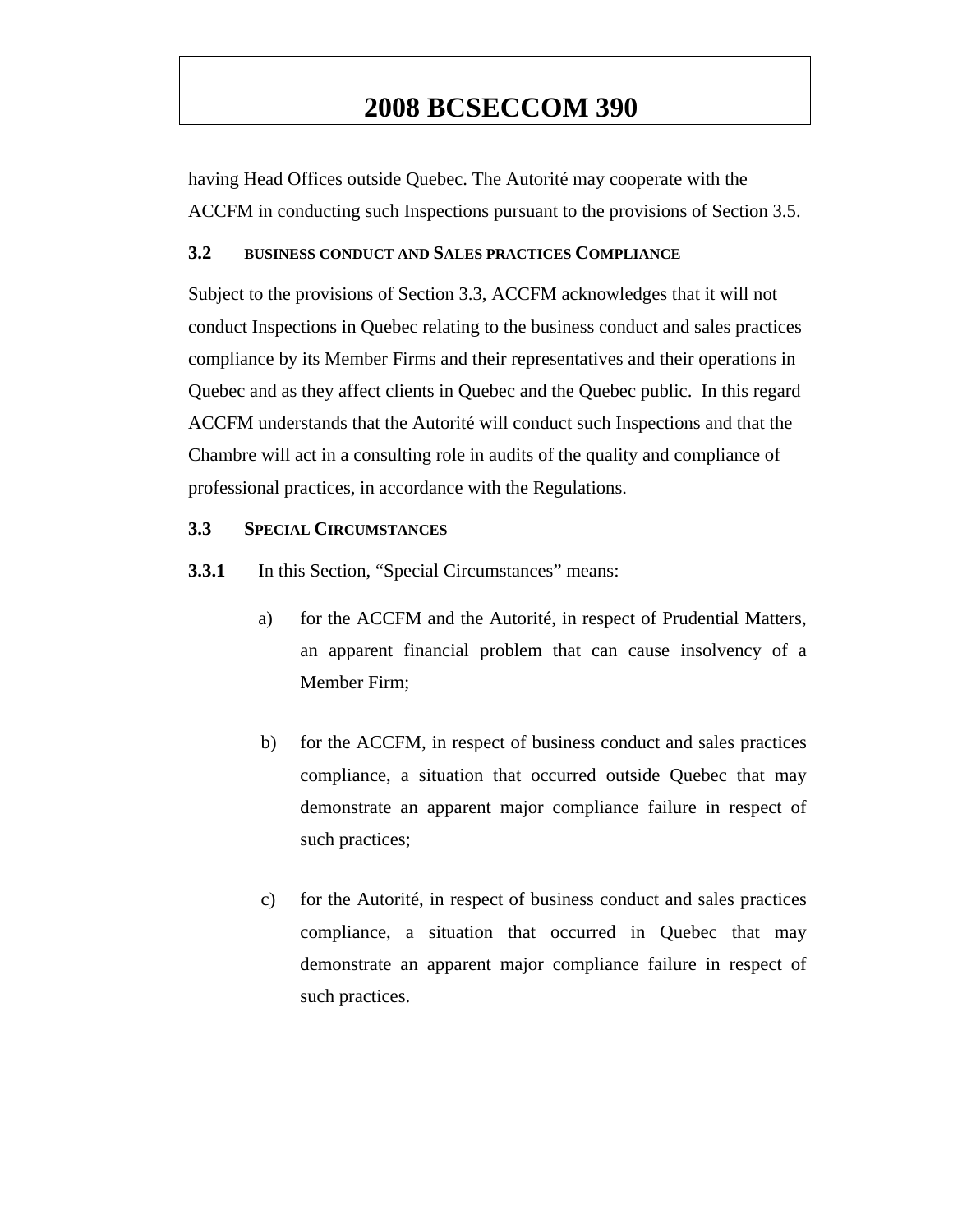**3.3.2** The ACCFM, when it becomes aware of Special Circumstances, may request that the Autorité or Chambre, as the case may be, conduct an Investigation or Inspection of a Member Firm situated in Quebec or of one of its representatives, in accordance with the Regulations. When it becomes aware of Special Circumstances, the Autorité or the Chambre, as the case may be, may ask the ACCFM to conduct an Investigation or Inspection of a Member Firm situated elsewhere in Canada. The party that has requested the Inspection may cooperate with the other party which becomes the lead jurisdiction. For the purpose of permitting the ACCFM to cooperate with such an Inspection in Quebec and ensuring that any Information relating thereto can be used by the Autorité, the Autorité shall recognize or designate representatives of ACCFM as inspectors of the Autorité.

#### **3.4 INFORMATION**

The results of any Inspections provided for in this Section 3 are to be considered Information for the purposes of Section 2.

#### **3.5 COORDINATION COMMITTEE**

The ACCFM and the Autorité will use its best efforts to develop a similar Inspection program and similar views and approaches related thereto. A coordination committee composed of Inspections staff of both parties shall be responsible for ensuring the follow-up of the application of the Inspection program. Such coordination committee shall determine the number of Member Firms that must be Inspected in a year and the scheduling of such Inspections.

#### **3.6 INSPECTIONS RELATING TO ENFORCEMENT AND COMPLAINTS**

Notwithstanding the provisions of this Section 3, Inspections relating to enforcement and complaints shall be subject to the provisions of Section 5.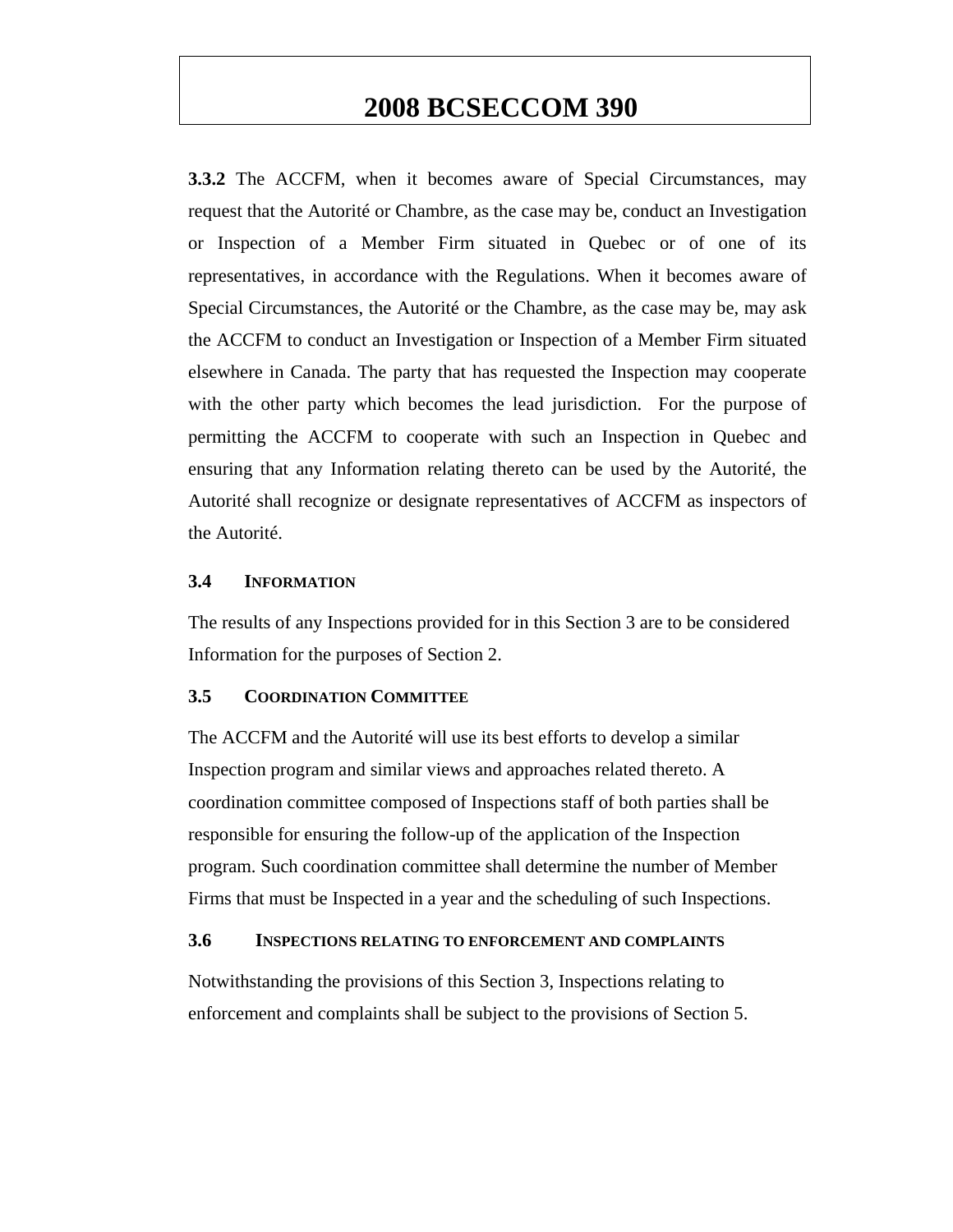### **4. REGULATIONS AND RULES**

#### **4.1 HARMONIZATION**

The parties acknowledge that, subject to applicable laws, public policy and their respective mandates, substantially similar Regulations and Rules applicable to Member Firms, and their consistent application, is in the interests of the public, Member Firms and their clients. The manner in which the parties pursue the foregoing objective will be determined according to the particular Regulations and Rules identified and may include, without limitation, the procedures referred to in Sections 4.2 and 4.3. It is acknowledged that the Autorité or the Chambre may not have the power to make or amend such Regulations, or be responsible for initiating such actions by other authorities. It is acknowledged that under the terms of the legislation in certain provinces of Canada, or the terms on which ACCFM is recognized or authorized to operate, ACCFM may require the approval of other authorities to make or amend its Rules.

### **4.2 DEVELOPMENT**

The parties shall keep each other advised as to the development or proposed development of new or amended Regulations and Rules. Where the subject matter permits and it would otherwise be helpful, the parties will consult with each other, provide information to each other and/or engage in forums or committees to assist in the objective of substantially similar Regulations and Rules.

### **4.3 NOTICES OF REGULATIONS AND RULES**

The parties will use their best efforts to provide to each other in advance of publication any proposed notices, directions or other regulatory communications relating to the application or interpretation of their respective Regulations and Rules. The purpose of this process is to permit the party having received such information to comment on the proposed publication and/or to amend or co-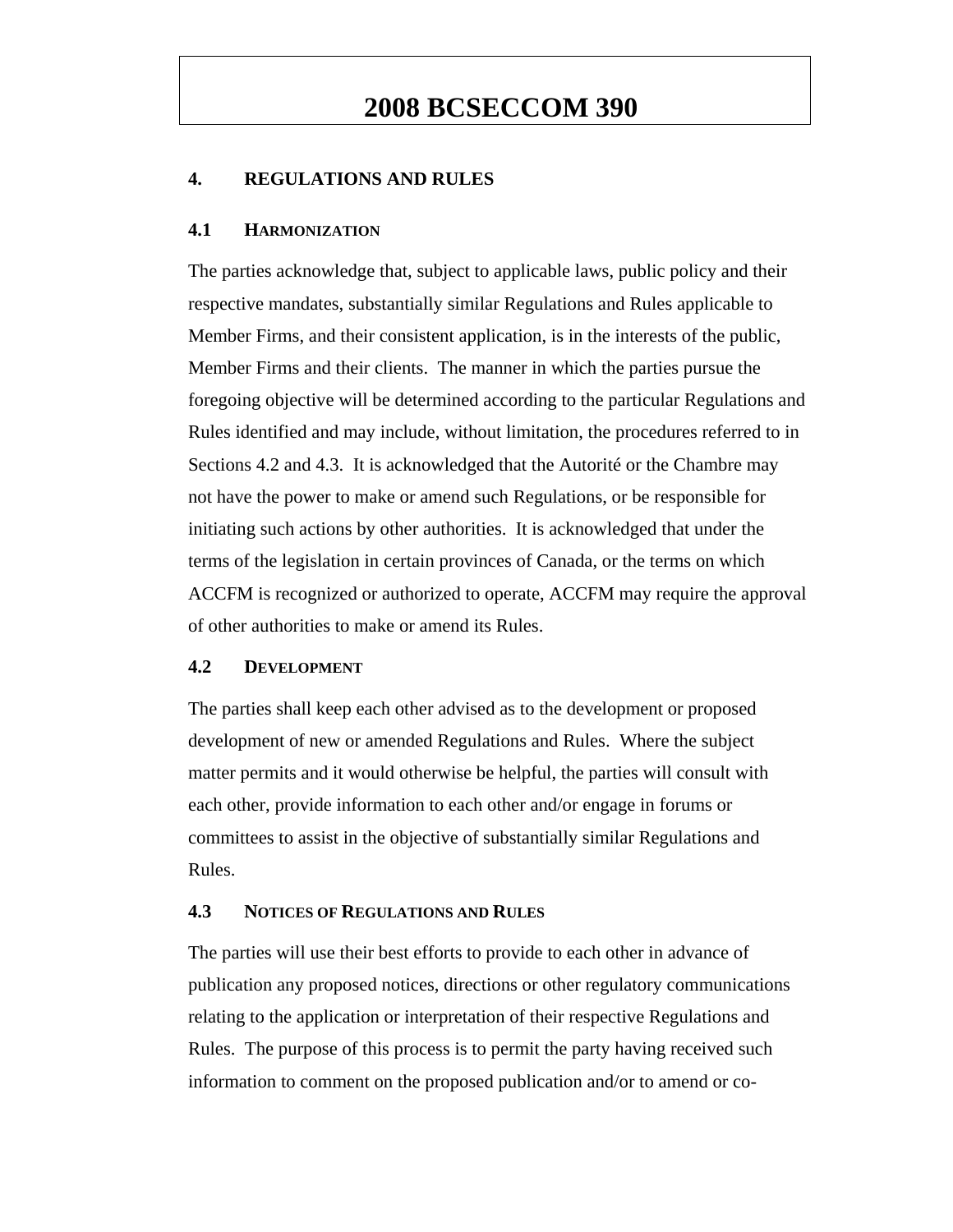ordinate the publication of its own such notices, directions or communications to assist the public, clients and Member Firms in understanding and complying with the Regulations and Rules.

### **5. ENFORCEMENT AND COMPLAINTS**

### **5.1 COMPLAINTS**

### **5.1.1 ACCFM**

ACCFM shall refer any complaint it receives relating to the conduct of its Member Firms and Approved Persons in Quebec to the Autorité or Chambre, as appropriate. The Inspection related to any such complaint shall be carried out by the Autorité and the Chambre will act in a consulting role in audits of the quality and compliance of professional practices, in accordance with the Regulations in accordance with their respective practices and mandates.

### **5.1.2 Autorité and Chambre**

The Autorité or Chambre shall refer any complaint it receives relating to the conduct of Member Firms and Approved Persons outside Quebec to ACCFM. The Inspection related to any such complaint shall be carried out by the ACCFM according to its practices and mandates.

### **5.2 ENFORCEMENT REGARDING MEMBER FIRMS**

### **5.2.1 Business Conduct and Sales Practices Compliance**

Enforcement actions in respect of Member Firms and Approved Persons in respect of or arising out of matters referred to in Section 3.2, shall be undertaken by the Autorité or Chambre, as the case may be, and not by the ACCFM.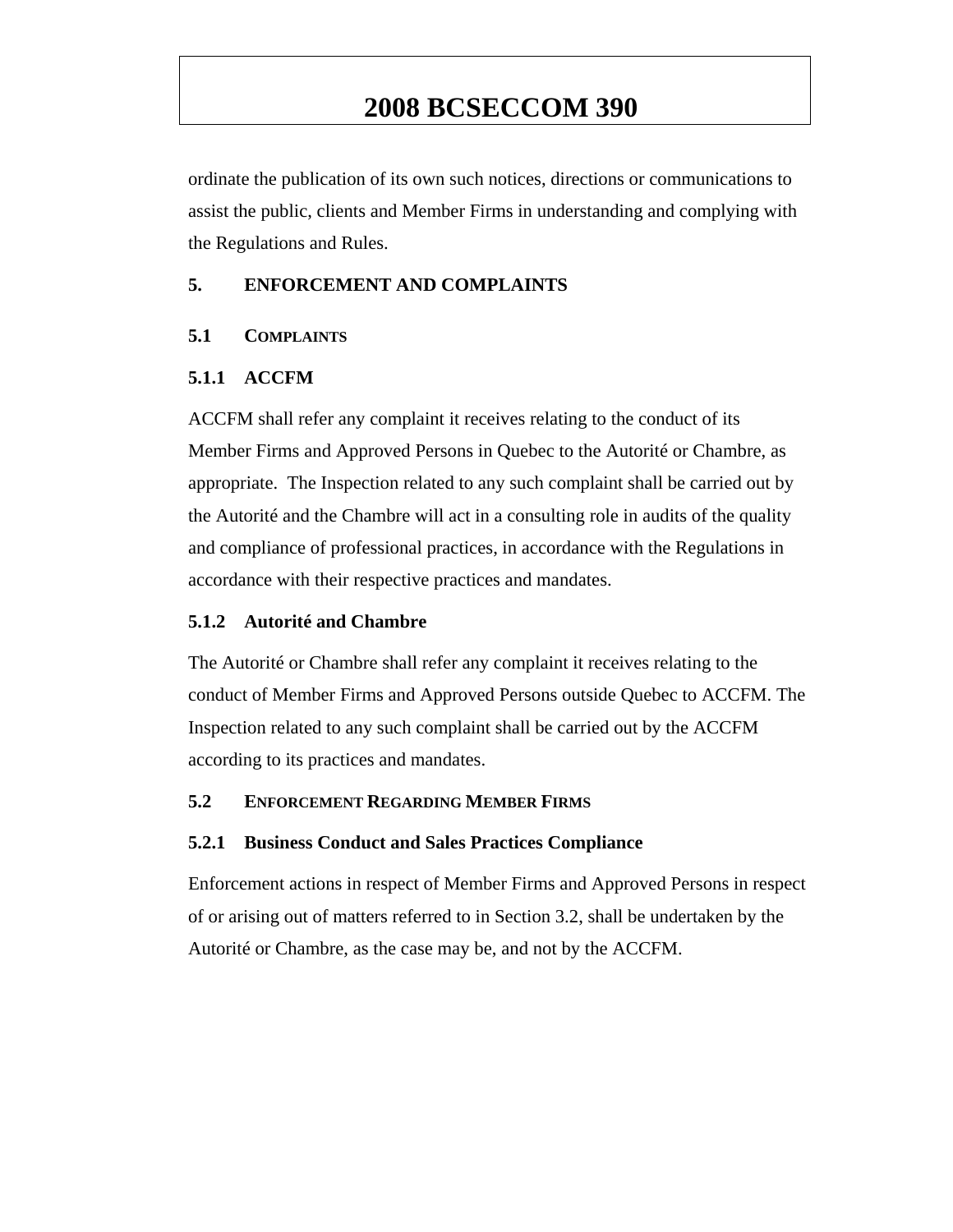### **5.2.2 Prudential Matters and Special Circumstances**

Enforcement actions in respect of Member Firms in respect of or arising out of Prudential Matters referred to in Section 3.1 or the subject of an Inspection under Section 3.3 may be undertaken by the ACCFM**.** 

### **5.2.3 General**

The parties acknowledge that in order that enforcement actions apply everywhere in Canada, both the ACCFM and the Autorité must exercise their respective jurisdictions. Nothing in Section 5.2. shall preclude the Autorité or Chambre, as the case may be, from taking enforcement action pertaining to the same circumstances referred to in the preceding sentence.

#### **5.3 CO-OPERATION**

The parties shall co-operate to the extent reasonable and practicable in coordinating and providing mutual assistance to each other in enforcement actions involving Member Firms and Approved Persons. Such co-operation shall include the provision of Information pursuant to Section 2, advance notice of proposed proceedings, joint settlement discussions where appropriate and the avoidance of double jeopardy in respect of Member Firms and Approved Persons.

### **6. GENERAL**

### **6.1 TERMINATION**

This Agreement may be terminated on the delivery of not less than 180 days' prior written notice to the other parties.

#### **6.2 NOTICES**

Any notice or communication required under this Agreement shall be delivered in writing by courier or electronic means as set out below and, if given accordingly,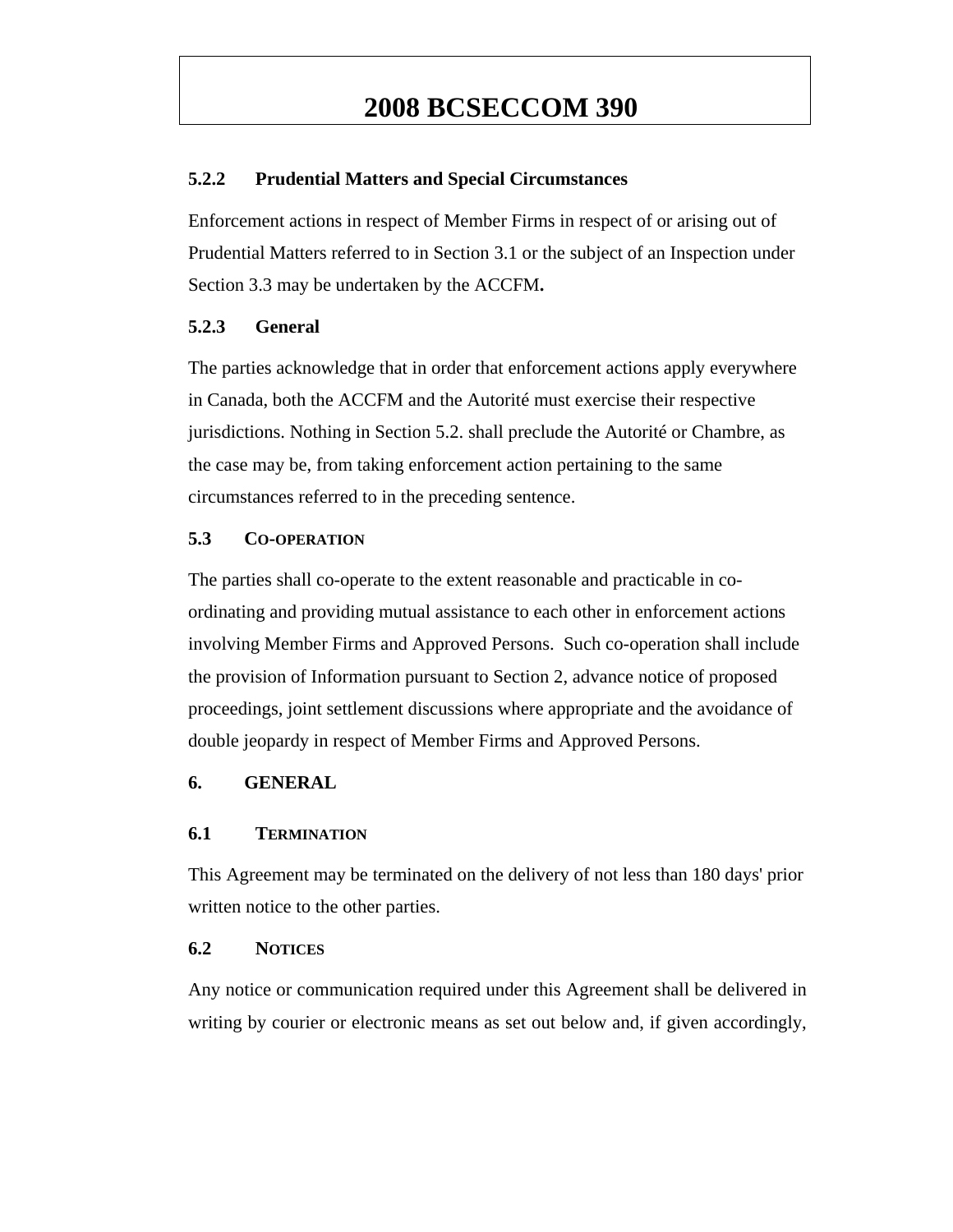shall be effective on receipt or, if by electronic means, on transmission and receipt by the sender of electronic confirmation of such successful transmission:

(a) if sent to the Autorité: Place de la Cité, Tour Cominar 2640, Laurier Boulevard  $4<sup>th</sup>$  Étage, Sainte-Foy (Québec) G1V 5C1

> Attention: Jean St-Gelais, President and Chief Executive Officer Facsimile: (418) 528-2791 e-mail: jean.stgelais@lautorite.qc.ca

(b) if sent to the Chambre:

500, Rue Sherbrooke O. 7e Étage Montréal, Québec H3A 3C6

Attention: Yves Gagné, Executive Vice-President Facsimile: (514) 282-2225 e-mail: ygagne@chambresf.com

(c) if sent to ACCFM:

121 King Street West Suite 1600 Toronto, Ontario M5H 3T9

Attention: Larry Waite, President and Chief Executive Officer Facsimile: (416) 943-1218 e-mail: lwaite@mfda.ca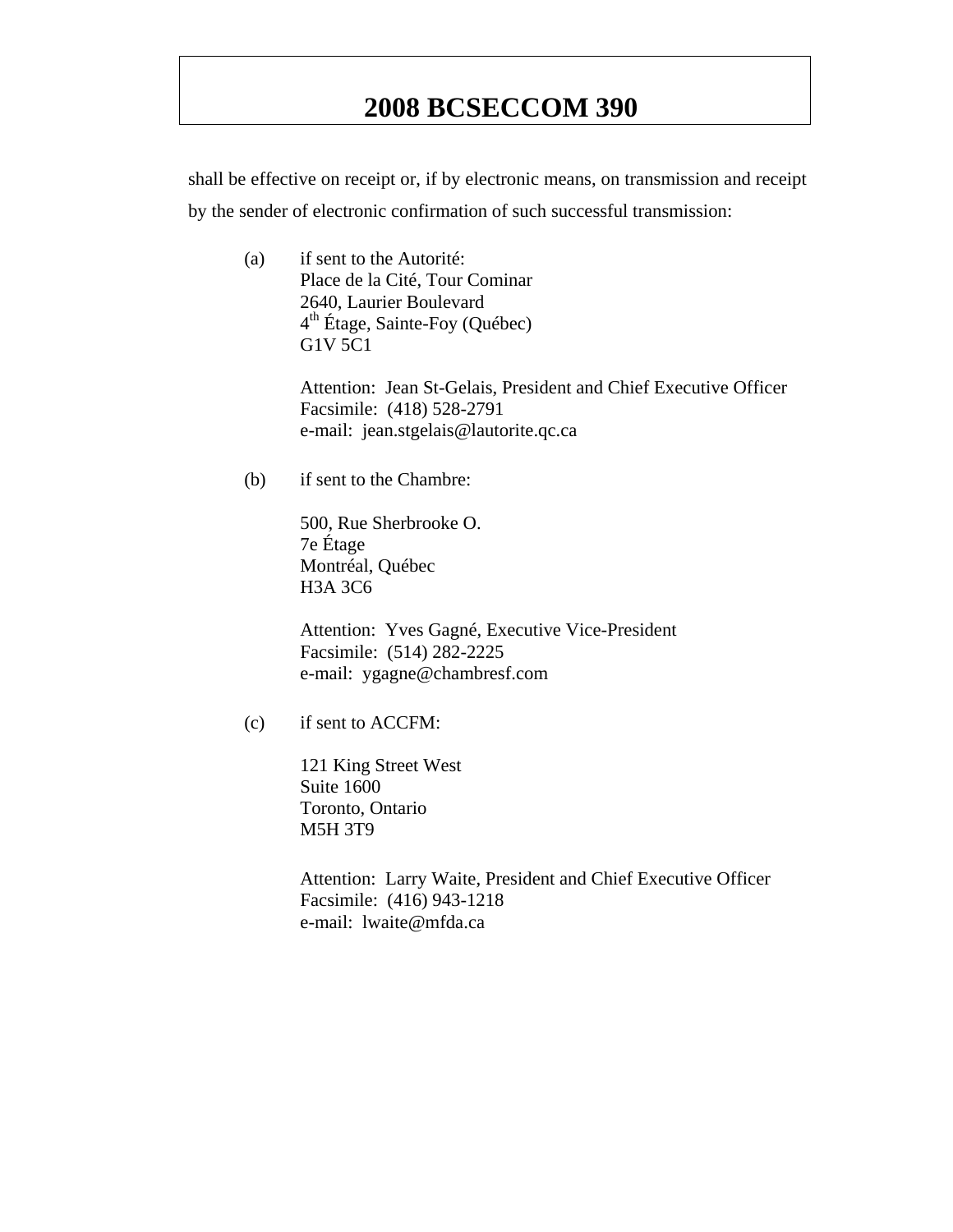(1) AGREED by the parties under the hands of their authorized representatives as of the date set out above.

# **AUTORITÉ DES MARCHÉS**

## **FINANCIERS**

Per:

Per:

# **CHAMBRE DE LA SÉCURITÉ FINANCIÈRE**

Per:

Per:

### **ASSOCIATION CANADIENNE DES COURTIERS DE FONDS MUTUELS**

Per:

Per: